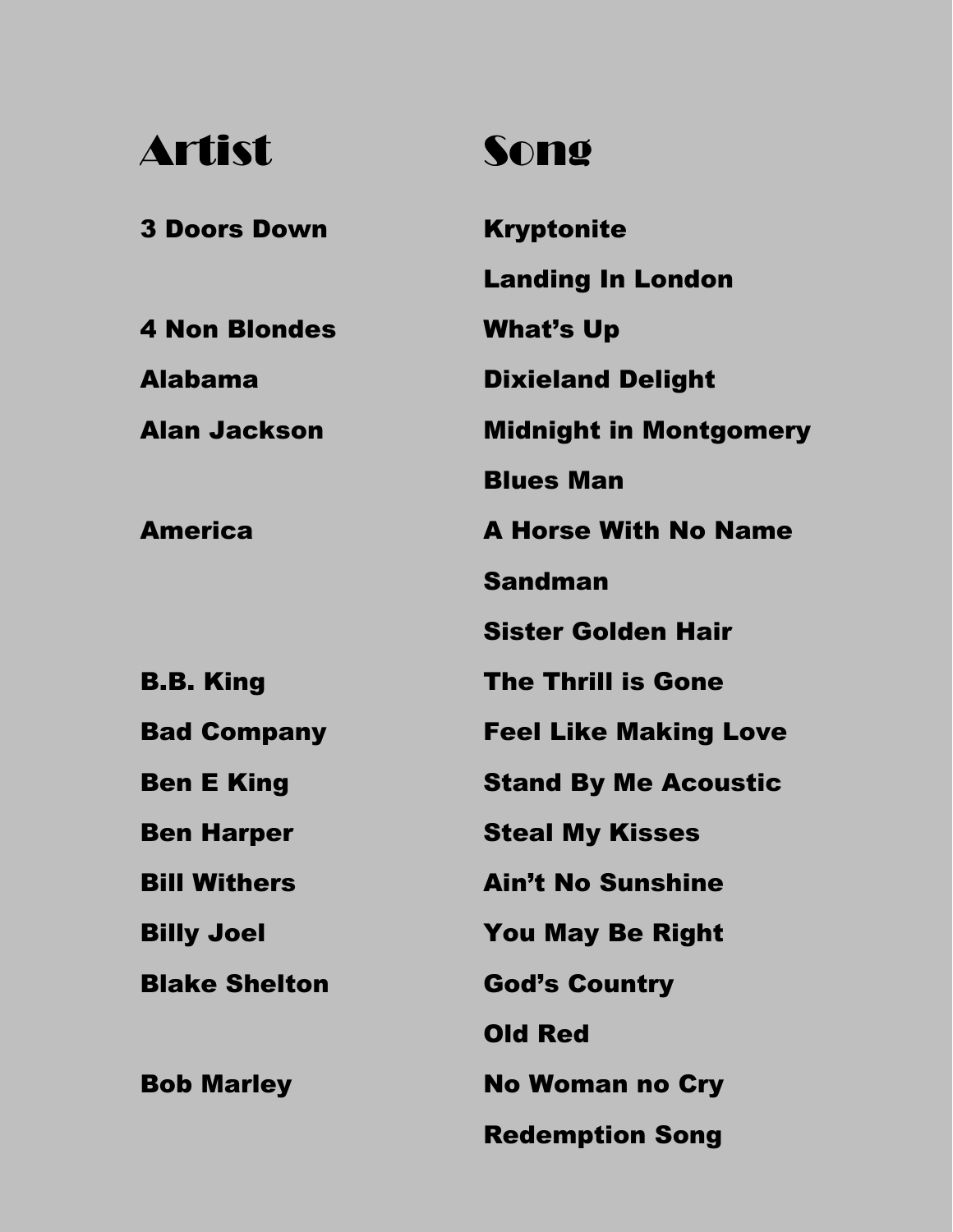|                             | <b>Three Little Birds</b>                               |
|-----------------------------|---------------------------------------------------------|
| <b>Bob Seger</b>            | <b>Turn The Page</b>                                    |
| <b>Brad Paisley</b>         | <b>Mud On The Tires</b>                                 |
| <b>Bread</b>                | <b>Guitar Man</b>                                       |
| <b>Brooks and Dunn</b>      | <b>Neon Moon</b>                                        |
| <b>Bruce Springsteen</b>    | I'm on Fire                                             |
| <b>Buffalo Springfield</b>  | <b>For What Its Worth</b>                               |
| <b>Chris Janson</b>         | <b>Buy Me A Boat</b>                                    |
| <b>Chris Stapleton</b>      | <b>Broken Halos</b>                                     |
|                             | <b>Fire Away</b>                                        |
|                             | <b>Tennessee Whiskey</b>                                |
| <b>Confederate Railroad</b> | <b>Trashy Women</b>                                     |
| C.C.R                       | <b>Bad Moon Rising</b>                                  |
| <b>Dave Loggins</b>         | <b>Midnight Special</b><br><b>Please Come To Boston</b> |
| <b>David Allan Coe</b>      | <b>The Ride</b>                                         |
| <b>Dobie Gray</b>           | <b>Drift Away</b>                                       |
| <b>Don Mclean</b>           | <b>American Pie</b>                                     |
| Dr. Hook                    | <b>Cover Of The Rolling Stone</b>                       |
| <b>Drake White</b>          | <b>Making Me Look Good Again</b>                        |
| <b>Drifters</b>             | <b>This Magic Moment</b>                                |
|                             |                                                         |
| <b>Eagles</b>               | <b>Hotel California</b>                                 |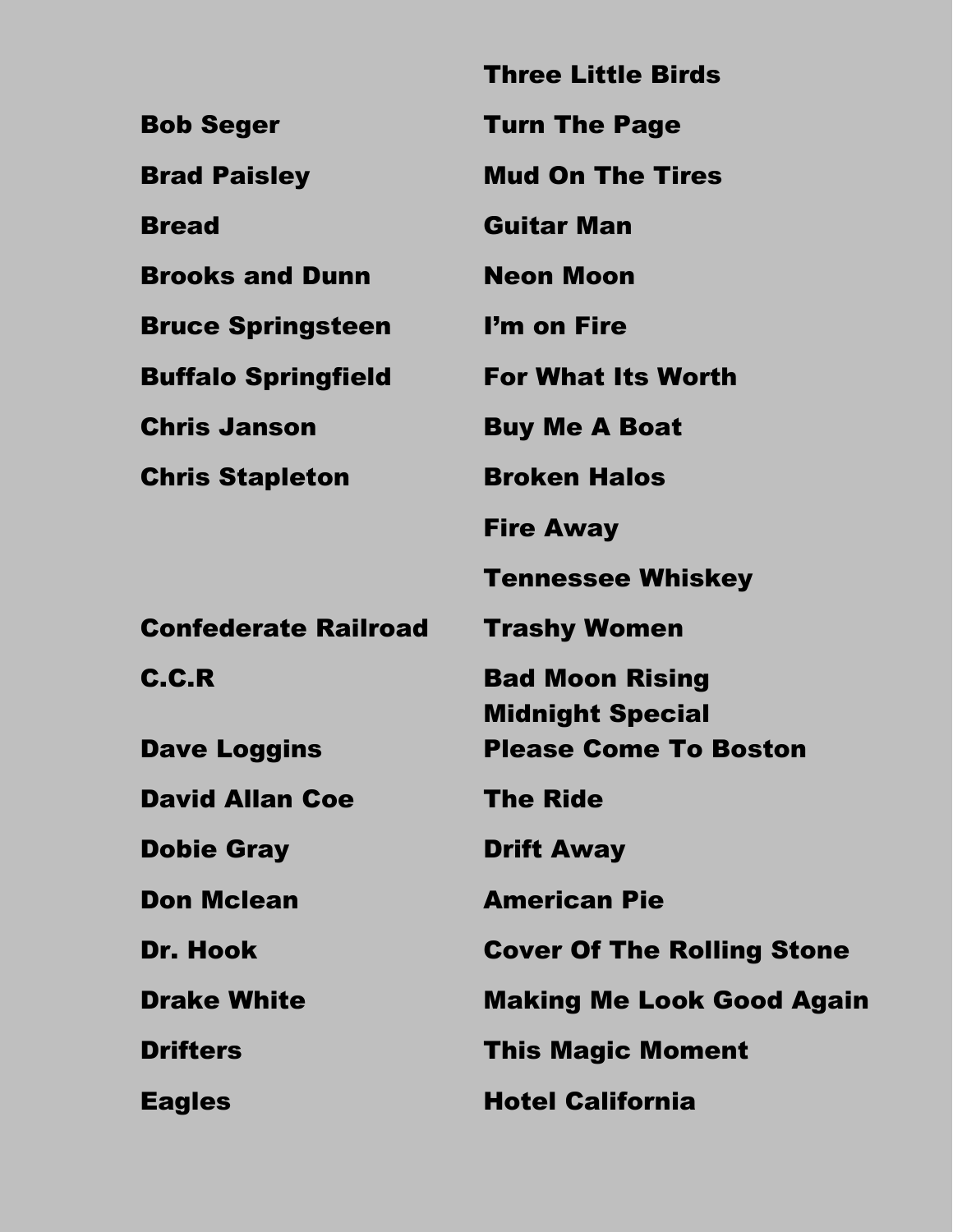|                         | <b>Peaceful Easy Feeling</b>      |
|-------------------------|-----------------------------------|
| <b>Elton John</b>       | <b>Candle In The Wind</b>         |
|                         | <b>Rocket Man</b>                 |
| <b>Eric Church</b>      | <b>Like A Wrecking Ball</b>       |
| <b>Eric Clapton</b>     | <b>Cocaine</b>                    |
|                         | <b>Tulsa Time</b>                 |
|                         | <b>Wonderful Tonight</b>          |
| <b>Fats Domino</b>      | <b>Kansas City</b>                |
| <b>Fleetwood Mac</b>    | <b>Landslide</b>                  |
| <b>Garth Brooks</b>     | <b>Friends In Low Places</b>      |
|                         | <b>Much too Young</b>             |
|                         | <b>The Dance</b>                  |
| <b>George Strait</b>    | <b>Troubadour</b>                 |
| <b>Gordon Lightfoot</b> | <b>Sundown</b>                    |
|                         |                                   |
| <b>George Michaels</b>  | <b>Careless Whisper</b>           |
| <b>Hank Williams</b>    | Jambalaya                         |
|                         | <b>Move it on Over</b>            |
| Hank Williams, Jr.      | <b>Whiskey Bent and Hellbound</b> |
|                         | <b>Country Boy Can Survive</b>    |
|                         | <b>Family Tradition</b>           |
|                         | <b>Outlaw Women</b>               |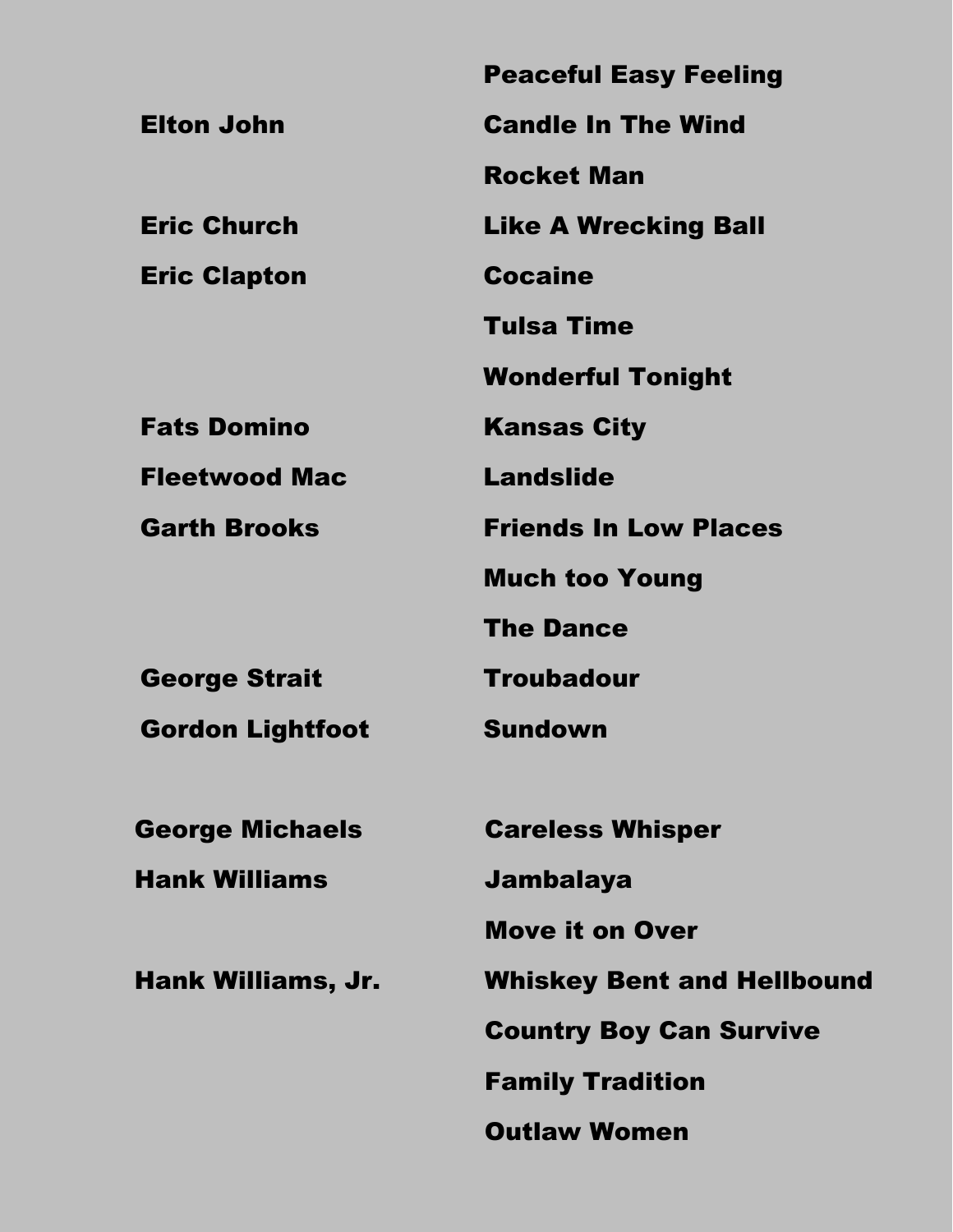| <b>Hootie &amp; The Blowfish</b> | <b>Let Her Cry</b>                         |
|----------------------------------|--------------------------------------------|
| <b>Howie Day</b>                 | <b>Collide</b>                             |
| Israel Kamakawiwo'ole            | <b>Over the Rainbow/Wonderful</b><br>World |
| <b>James Taylor</b>              | <b>Fire and Rain</b>                       |
| <b>Jamey Johnson</b>             | <b>In Color</b>                            |
|                                  | <b>That Lonesome Song</b>                  |
| <b>Jimi Hendrix</b>              | <b>Little Wing</b>                         |
|                                  | <b>Red House</b>                           |
| <b>Jimmy Buffett</b>             | <b>Biloxi</b>                              |
|                                  | <b>Come Monday</b>                         |
|                                  | <b>Margaritaville</b>                      |
|                                  | <b>Pirate Looks at 40</b>                  |
|                                  | <b>Son of a Sailor</b>                     |
| <b>JJ Grey</b>                   | <b>Brighter Days</b>                       |
| <b>Joe Cocker</b>                | <b>Feelin Alright</b>                      |
| <b>John Prine</b>                | <b>Angel From Montgomery</b>               |
| <b>Johnny Cash</b>               | <b>Folsom Prison Blues</b>                 |
| <b>Kenny Chesney</b>             | <b>Better Boat</b>                         |
|                                  | <b>Old Blue Chair</b>                      |
| <b>Kenny Wayne Shepherd</b>      | <b>Blue on Black</b>                       |
| <b>Kid Rock</b>                  | <b>Blue Jeans and a Rosery</b>             |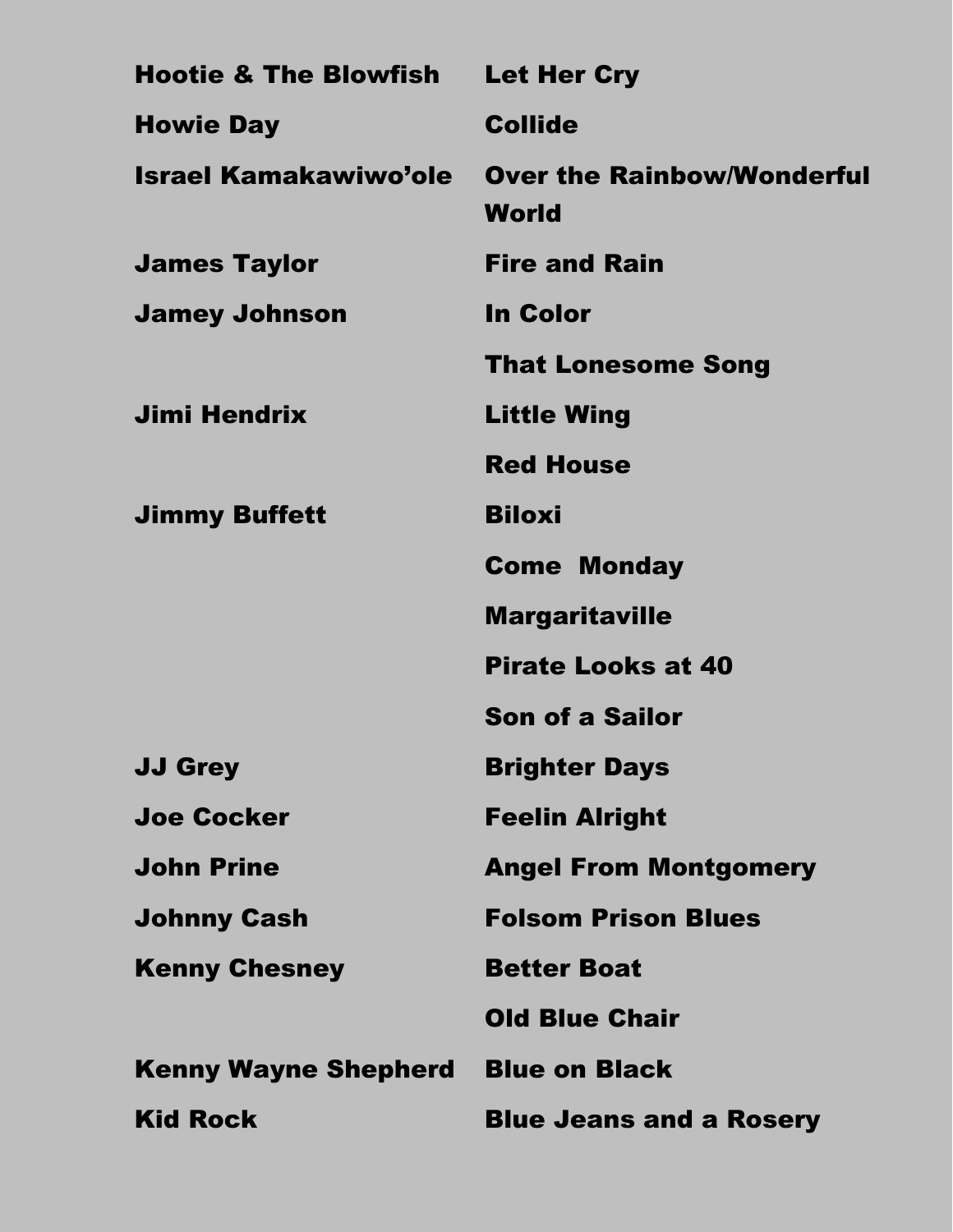| <b>Kris Kristofferson</b>               | <b>Me and Bobby Mcgee</b>                          |
|-----------------------------------------|----------------------------------------------------|
| <b>Leroux</b>                           | <b>New Orleans Ladies</b>                          |
| <b>Lionel Richie</b>                    | <b>Easy</b>                                        |
|                                         | <b>Stuck On You</b>                                |
| <b>Luke Bryan</b>                       | <b>Drink A Beer</b>                                |
|                                         | <b>Huntin Fishin And Lovin Every</b><br><b>Day</b> |
| <b>Lynyrd Skynyrd</b>                   | <b>Curtis Lowe</b>                                 |
|                                         | <b>Free Bird</b>                                   |
|                                         | <b>Simple Man</b>                                  |
|                                         | <b>Sweet Home Alabama</b>                          |
| <b>Merle Haggard</b>                    | <b>Are the Good Times Really</b>                   |
|                                         | <b>Over</b>                                        |
|                                         | <b>Big City</b>                                    |
| <b>Morgan Wallen</b>                    | <b>Whiskey Glasses</b>                             |
| <b>Neil Young</b>                       | <b>Heart of Gold</b>                               |
| <b>Niko Moon</b>                        | <b>Good Time</b>                                   |
| <b>Nitty Gritty Dirt Band</b>           | <b>Mr Bojangles</b>                                |
| <b>Oasis</b>                            | <b>Wonderwall Acoustic</b>                         |
| <b>Old Crow Medicine</b><br><b>Show</b> | <b>Wagon Wheel</b>                                 |
| <b>Otis Redding</b>                     | <b>Sitting On The Dock Of The</b><br><b>Bay</b>    |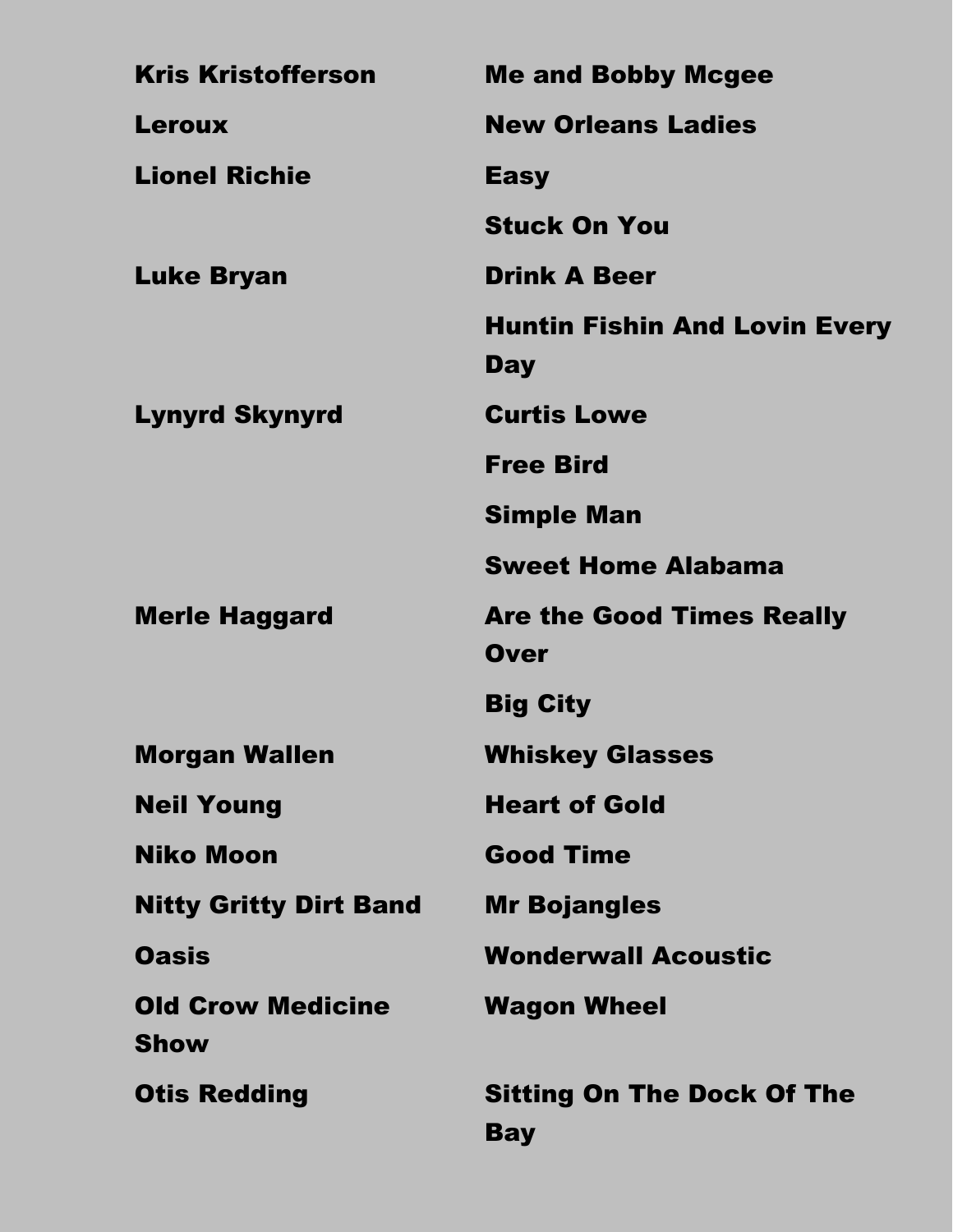| <b>Olomana</b>                           | <b>Kuu Home o Kahaluu</b>               |
|------------------------------------------|-----------------------------------------|
| <b>Old Dominion</b>                      | <b>One Man Band</b>                     |
| <b>Pearl Jam</b>                         | <b>Black</b>                            |
| <b>Pink Floyd</b>                        | <b>Last Kiss</b><br><b>Brain Damage</b> |
| <b>Poison</b>                            | <b>Every Rose Has Its</b><br>Thorn      |
| <b>Prince</b>                            | <b>Purple Rain Acoustic</b>             |
| <b>Seven Mary Three</b>                  | <b>Cumbersome</b>                       |
| R.E.M                                    | <b>The One I Love</b>                   |
| <b>Riley Green</b>                       | I Wish Grandpas<br><b>Never Died</b>    |
| <b>Steve Earle</b>                       | <b>Copperhead Road</b>                  |
| <b>Steve Miller Band</b>                 | <b>The Joker</b>                        |
| <b>Stevie Ray Vaughan</b>                | <b>Pride and Joy</b>                    |
| <b>Styx</b>                              | Lady                                    |
| <b>The Allman Brothers</b>               | <b>Melissa</b>                          |
| <b>Band</b>                              | <b>Stormy Monday</b>                    |
| <b>The Amazing Rhythm</b><br><b>Aces</b> | <b>Third Rate Romance</b>               |
| <b>The Band of Heathens</b>              | <b>Hurricane</b>                        |
| <b>The Marshall Tucker</b>               | <b>Can't You See</b>                    |
| <b>Band</b>                              | <b>Fire on The Mountain</b>             |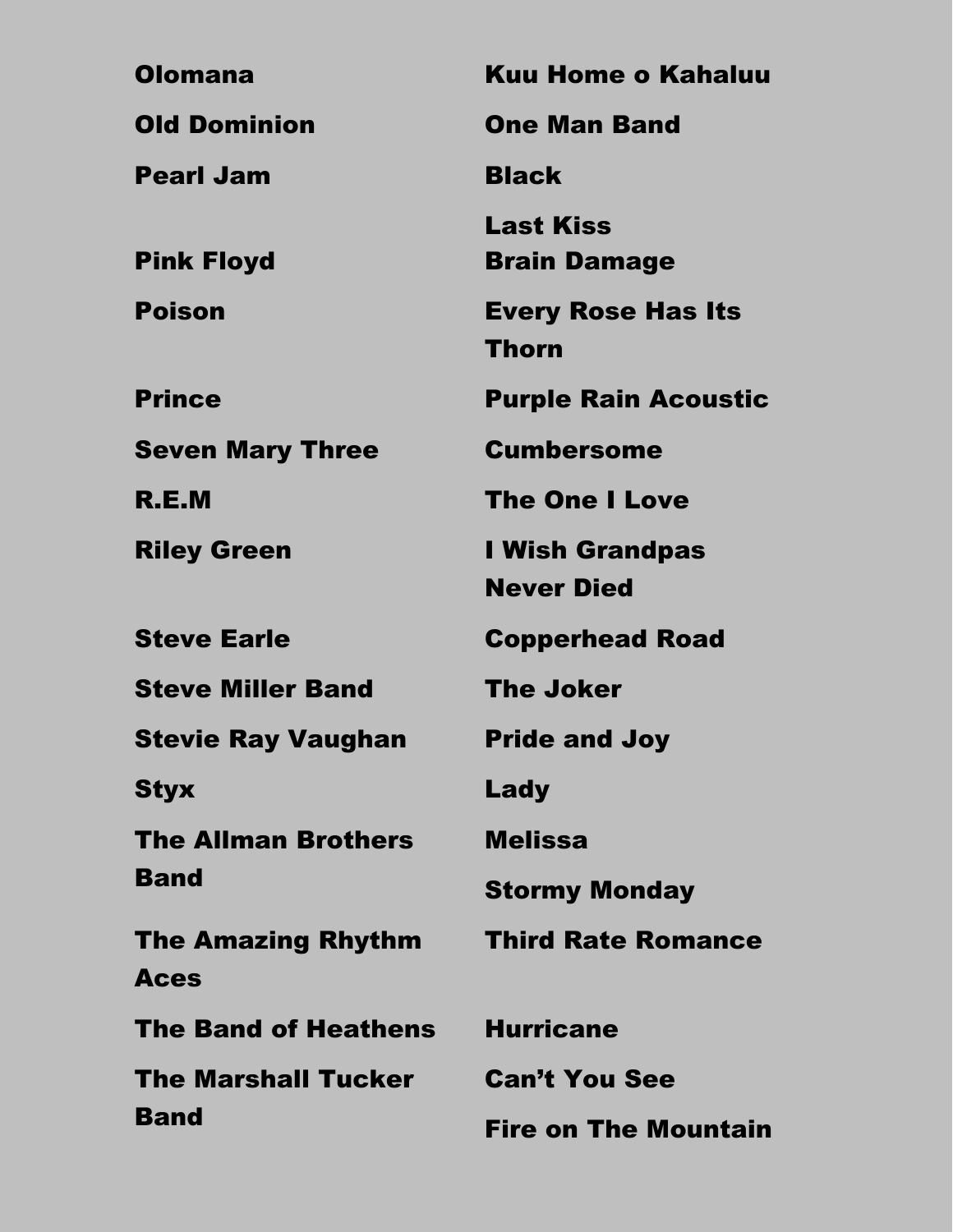| <b>The Moody Blues</b>    | <b>Nights In White Satin</b>                        |
|---------------------------|-----------------------------------------------------|
| <b>The Rolling Stones</b> | <b>Honky Tonk Woman</b>                             |
|                           | <b>You Can't Always</b><br><b>Get What You Want</b> |
| <b>Three Dog Night</b>    | <b>Never Been To Spain</b>                          |
| <b>Toby Keith</b>         | <b>I Love This Bar</b>                              |
| <b>Tom Petty</b>          | <b>Last Dance with</b><br><b>Mary Jane</b>          |
|                           | <b>You Don't Know How</b><br><b>It Feels</b>        |
| <b>Travis Tritt</b>       | <b>Here's A Quarter</b>                             |
|                           | <b>Modern Day Bonnie</b><br><b>And Clyde</b>        |
| <b>Tonic</b>              | <b>If You Could Only</b><br>See                     |
| <b>Trent Tomlinson</b>    | <b>One Wing In The Fire</b>                         |
| <b>Van Morrison</b>       | <b>Crazy Love</b>                                   |
|                           | <b>Into The Mystic</b>                              |
| <b>Vince Gill</b>         | <b>Pocket Full Of Gold</b>                          |
| <b>Warren Haynes</b>      | <b>Soulshine</b>                                    |
| <b>Waylon Jennings</b>    | <b>Luckenbach Texas</b>                             |